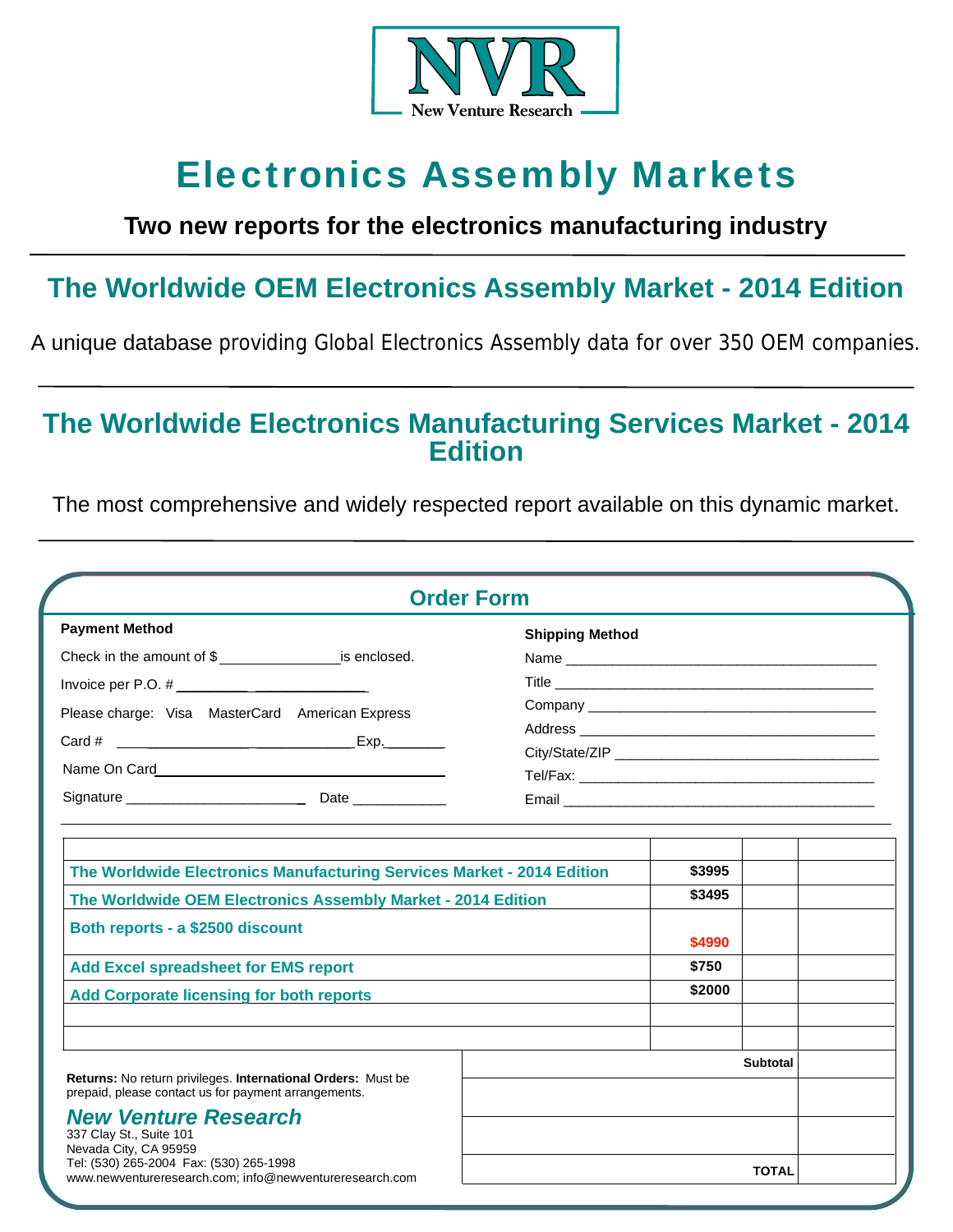# **The Worldwide OEM Electronics Assembly Market - 2014 Edition**

# **Database Worksheets**

### **Worksheet 1: Automotive**

**Automotive Engine Controls Automotive Instruments Automotive Safety Automotive Entertainment Total Automotive Automotive Summary**

### **Worksheet 2: Communications**

**Mobile Phones Infrastructure Other Phones Enterprise LANs Wireless LANs DSL/Cable Modems PBX/Key Systems Carrier-Class Other Communications Total Communications Summary** 

#### **Worksheet 3: Computer/Peripherals**

**Notebooks Desktops Tablets Servers Workstations ESS Monitors Printers E-Readers Other Computer Total Computer Summary** 

#### **Worksheet 4: Consumer Electronics**

**Analog TV Digital TV MP3 Other Audio Games Set-Top Boxes Camcorders DVD/DVR Digital Cameras Personal Navigation Other Consumer Total Consumer Summary**

#### **Worksheet 5: Industrial**

**Process Control Test & Measurement Other Industrial Clean Energy Total Industrial Summary**

#### **Worksheet 6: Medical**

**Monitoring Therapeutic Diagnostics/Surgical Total Medical Summary** 

#### **Worksheet 7: Aerospace/Military/Other Transportation**

**In-Flight Entertainment Navigation Systems Weapons C3 Systems Other Military Other Aerospace/Other Transportation Total Aerospace/Military/Other Transportation** 

### **Worksheet 8: Americas**

**Total OEM Production Assembly Value by Country EMS Assembly Value by Country In-House Assembly Value by Country Total Assembly Value by Market Segment/Product**

### **Worksheet 9: EMEA**

**Total Production Assembly Value by Country EMS Assembly Value by Country In-House Assembly Value by Country Total Assembly Value by Market Segment/Product**

#### **Worksheet 10: APAC**

**Total Production Assembly Value by Country EMS Assembly Value by Country In-House Assembly Value by Country Total Assembly Value by Market Segment/Product**

#### **Worksheet 11: World Total**

**Total Production Assembly Value by Country EMS Assembly Value by Country In-House Assembly Value by Country Total Assembly Value by Market Segment/Product**